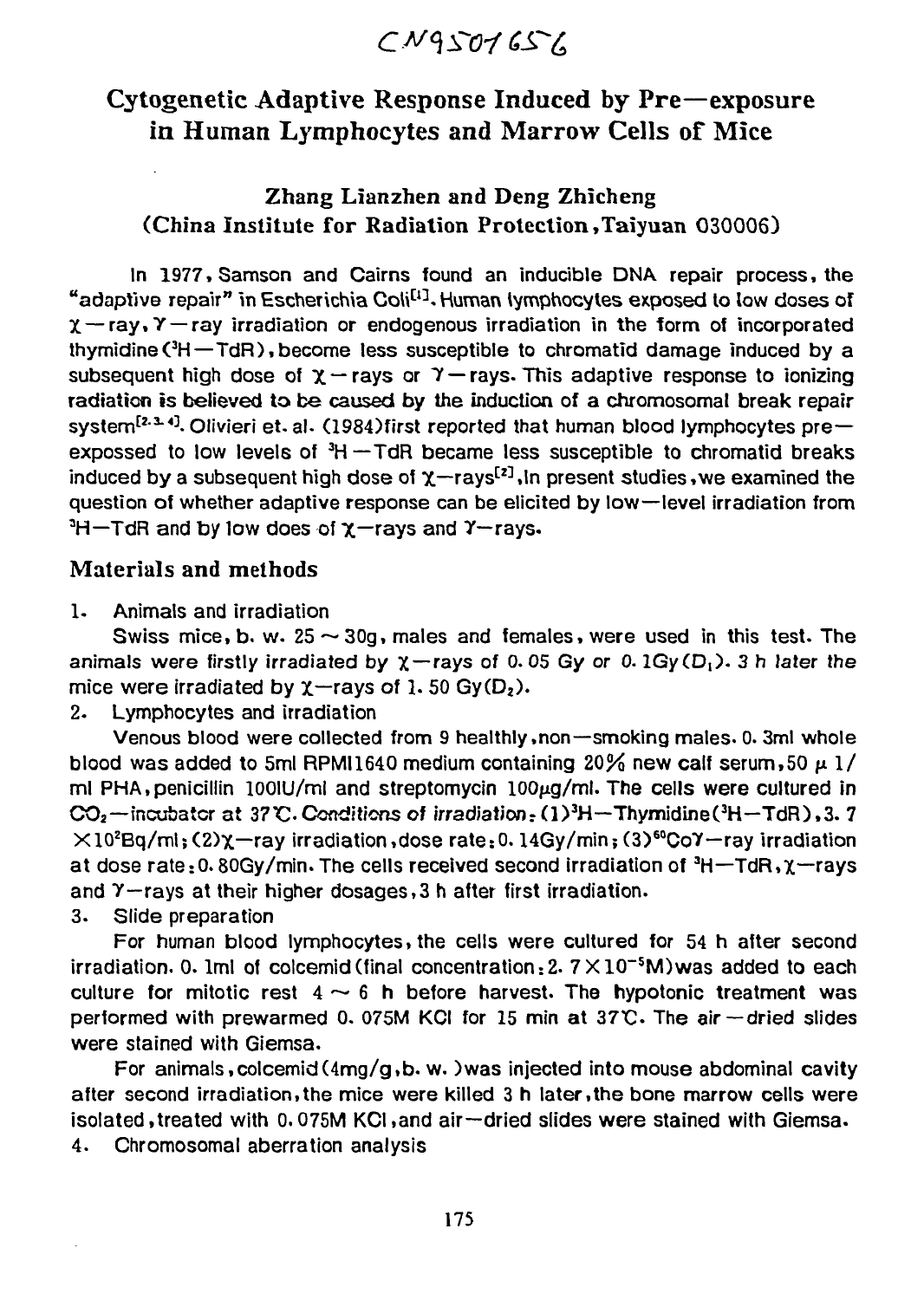200 cells from each treatment group were scored. Only cells with 46 chromosomes for human and 40 chromosomes for mice were included in the analysis.

### 5. Statistical analysis

The  $\chi^2$ —test was used for frequencies of chromosomal aberrations (CA).

#### Results and discussion

Table 1 summarizes the results of CA analysis of the bone marrow cells from [mice.it h](http://mice.it)as shown that the marrow cells in vivo can become adapted to chronic low  $-$  level  $\chi$  - irradiation as a consequence of which they become less sensitive to the chromosomal aberration effects of the challenging  $x - ray$  dose delivered subsequently. The observed frequency of CA in the marrow cells pre—exposed to low—level  $\chi$ —rays is very significantly lower than the expected. However, Jacobson  $-Kram$  and Williams(1988) reported that in the bone marrow cells of mice given an "adaptive" dose of 0. 125Gy and, 24 h later, a challenge dose of 1. 50Gy of  $\gamma$  irradiation,the frequencies of chromatid breaks per cell were similar to those in the groups which received the chailenge dose only<sup>[5]</sup>. The differences between our and their results may be due to irradiation and experimental conditions.

The results on human blood lymphocytes are indicated in tables  $2 \sim 4$ . These data confirm that human peripheral blood lymphocytes can become adapted to low  $$ level irradiation from  $3H$ -TdR or exposure to a low dose of  $\chi$ -or  $\gamma$ -irradiation. Frequencies of CA in the lymphocytes pre —exposed to low-dose irradiation were significantly lower than those in the lymphocytes received challenging dose only.

It is also shown in tables  $2 \sim 3$ , that the lymphocytes from one donor (donor 3) did not show adaptive response after prior treatment with  ${}^{3}H$  – TdR or  $\chi$  – ray irraiation- These findings suggest the existence of possible variations between individuals with respect to the induction of adaptive response in their lymphocytes. A similar conclusions has also been arrived at by Bosi et. al(1988)<sup>[6]</sup>. It is possible that some of this variability is related to differences between individuals in the degree of catabolism of the nucleosides (Bodycote and wolff,  $1986)^{\{2\}}$ ,

In conclusion, the results of our study support the view that human blood lymphocytes in vitro and mouse marrow cells in vivo,pre —exposed to low —level irradiation, can become adapted so that they become less sensitive to the chromosomal damage effects of subsequent expoures. However, there are inter individual differences with respect to the magnitude of the adaptive effect. The mechanism of the adaptive response to low -level irradtion remains unclear, and further study is needed.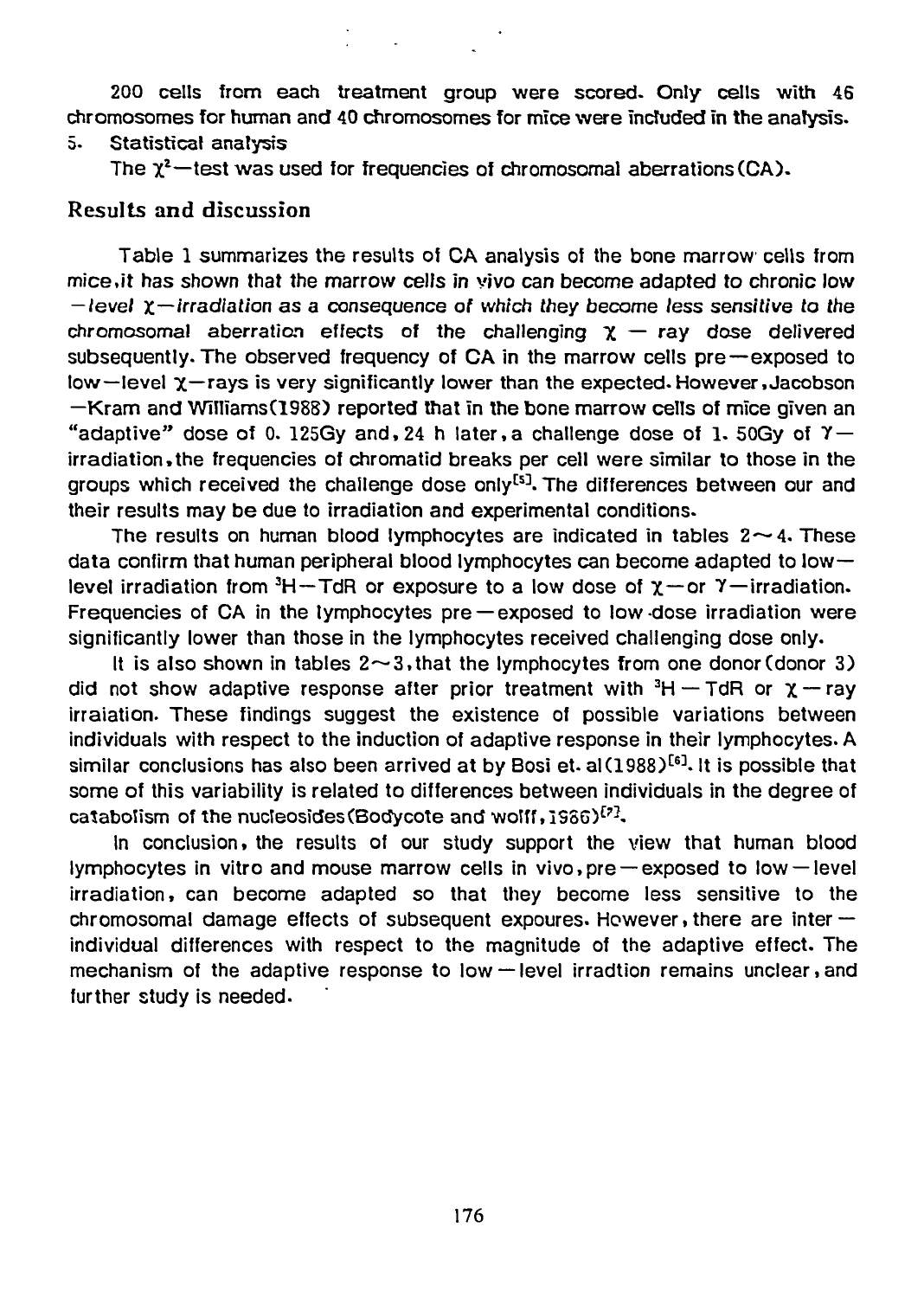Table 1

Effects of  $0.005Cy$ ,  $0.01Cy$ ,  $0.05Cy$  or  $0.10Cy$  of  $\chi$ -rays Given Mice on The Frequencies of Chromosomal Aberrations Induced by a Subsequent  $\chi$ -ray Dose of 0. 75Gy Given after 3 h.

| $D_1(Gy)$   |      | $D_2(Gy)$ Number of cells scored | Chromosome | Aberration. | Expected. |
|-------------|------|----------------------------------|------------|-------------|-----------|
|             |      |                                  | N          | %           |           |
| O           | o    | 435                              | 6          | 1.37        |           |
| $\mathbf o$ | 0.75 | 442                              | 176        | 39.82       |           |
| $0 - 005$   | 0    | 400                              | 7          | $1 - 75$    |           |
| 0.005       | 0.75 | 354                              | 87         | $24.58 + +$ | 40.20     |
| $0 - 01$    | 0    | 476                              | 14         | 2.94        |           |
| $0 - 01$    | 0.75 | 462                              | 116        | $25.11**$   | 41.39     |
| $0 - 05$    | O    | 400                              | 14         | $3 - 50$    |           |
| 0.05        | 0.75 | 496                              | 122        | $24.60 * *$ | 41.95     |
| 0.10        | 0    | 478                              | 28         | $5 - 86$    |           |
| 0.10        | 0.75 | 626                              | 146        | $23.32 + +$ | 44.31     |

The observed frequency is very significantly lower than expected  $\star$   $\star$  .

#### **Table**

 $\overline{2}$ 

Effects of Continuous Treatment With  ${}^{3}H$  -TdR(0. 01 $\mu$ ci/ml) on the Frequencies of Chromosomal Aberrations Obtained in Human Lymphocytes Treated With 0. 5Gy of  $x$ -rays

| Donor No.    |                                     | Treatment group Number of Cells Scored Chromosome Aberration |              |             | <b>Expected</b> |
|--------------|-------------------------------------|--------------------------------------------------------------|--------------|-------------|-----------------|
|              |                                     |                                                              | N            | %           |                 |
| $\mathbf{1}$ | Control                             | 400                                                          | 1            | 0.25        |                 |
|              | $H-TdR$                             | 300                                                          | 17           | 5.67        |                 |
|              | 0.50 $Gy$ of $x$ -rays              | 400                                                          | 123          | 30.75       |                 |
|              | $3H-TAR+0.50Gy$ of $X-rays$         | 344                                                          | 101          | $29.36*$    | 36.17           |
| $\mathbf{z}$ | Control                             | 400                                                          | $\bf{z}$     | 0.50        |                 |
|              | $H - H^t$                           | 400                                                          | 28           | 7.00        |                 |
|              | 0.50 $Gy$ of $x$ -rays              | 400                                                          | 138          | 34.50       |                 |
|              | $H-TdR+0.50Gy$ of $\chi$ -rays      | 400                                                          | 136          | $34.00*$    | 41.00           |
| 3            | Control                             | 450                                                          | $\mathbf{z}$ | 0.44        |                 |
|              | $JH-TdR$                            | 400                                                          | 19           | 4.75        |                 |
|              | 0.50 $Gy$ of $x$ -rays              | 400                                                          | 106          | 26.50       |                 |
|              | $H-TdR+0.50Gy$ of $\chi$ -rays      | 400                                                          | 141          | 35.25NS     | 30.81           |
| 4            | Control                             | 600                                                          | 3            | 0.50        |                 |
|              | $3H - TdR$                          | 400                                                          | 44           | 11.00       |                 |
|              | 0.50 $Gy$ of $x$ -rays              | 600                                                          | 258          | 43.00       |                 |
|              | $3H - TdR + 0.50Gy$ of $\chi$ -rays | 600                                                          | 246          | $41.00**$   | 53.50           |
| 5            | Control                             | 600                                                          | $\mathbf{2}$ | 0.33        |                 |
|              | $3H - TdR$                          | 400                                                          | 38           | 9.50        |                 |
|              | 0.50 $Gy$ of $x$ -rays              | 400                                                          | 128          | 32.00       |                 |
|              | $3H - TdR + 0.50Gy$ of $X - rays$   | 400                                                          | 90           | $22.50 + +$ | 41.17           |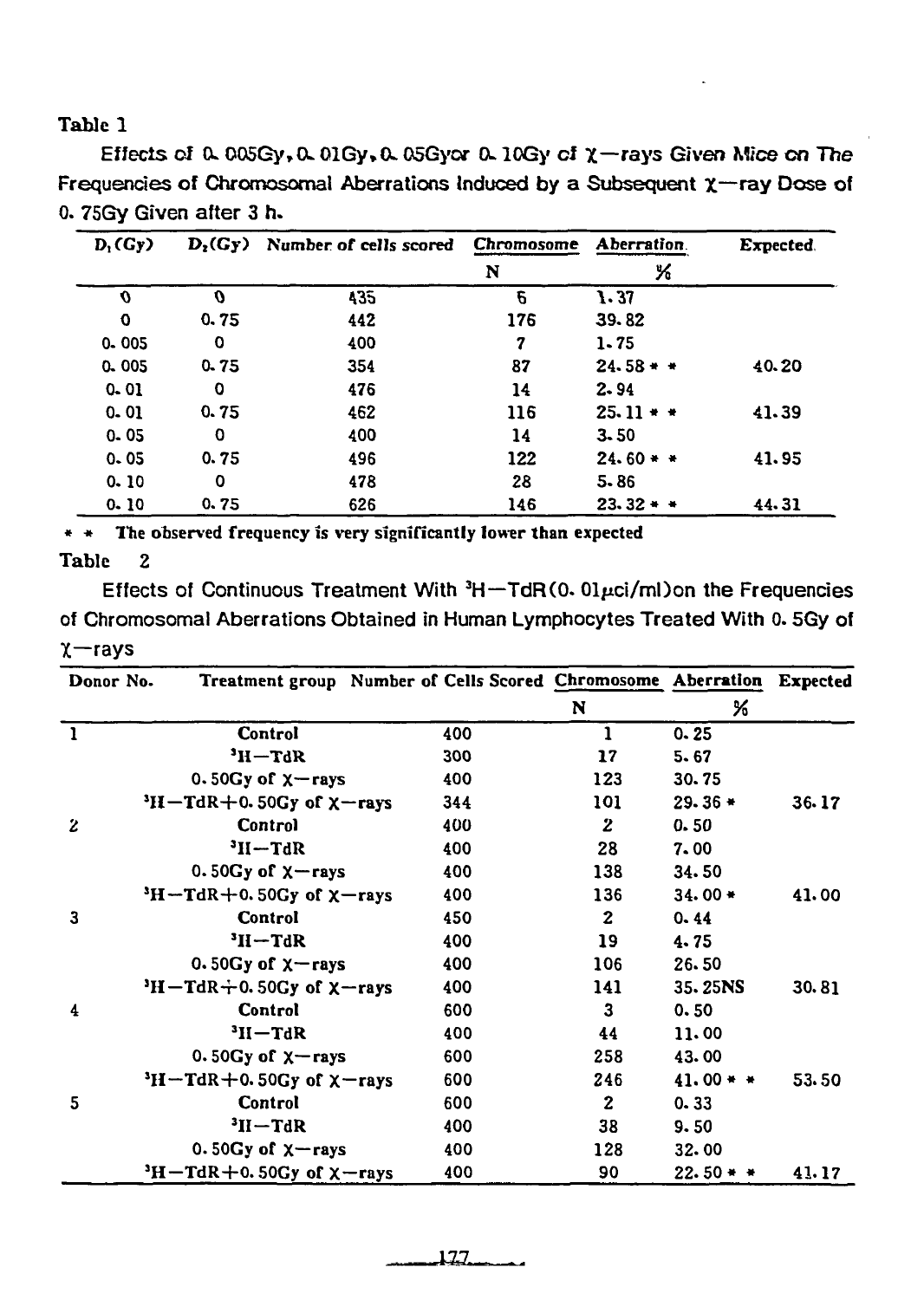- **\* The observed frequency is significantly lower than expected.**
- **\* \* The observed frequency is very significantly lower than expected.**
- **NS The observed frequency is not significantly lower than the expected.**

### **Table 3**

Effects of 0. 05 Gy of X—rays Given at 32 h after PHA Stimulation of Human *Lymphocytes on* the Frequencies of Chromosomal Aberrations Induced by a Subsequent X—ray Dose of 1.50 Gy at 48 h

| Donor No.        | <b>Treatment group</b> | Number of cells Scored Chromosome Aberration |                  |             | <b>Expected</b> |
|------------------|------------------------|----------------------------------------------|------------------|-------------|-----------------|
|                  |                        |                                              | N                | ℅           |                 |
| 1                | contor                 | 400                                          | 1                | $0 - 25$    |                 |
|                  | 0.005Gy                | 400                                          | 35               | $8 - 75$    |                 |
|                  | 1.50Gy                 | 400                                          | 350              | 87.50       |                 |
|                  | $0.005 + 1.50Gy$       | 400                                          | 321              | $80.25 +$ + | 96.00           |
| $\boldsymbol{2}$ | cotrol.                | 400                                          | $\mathbf{z}$     | 0.50        |                 |
|                  | 0.0050Gy               | 400                                          | 14               | 3.50        |                 |
|                  | 1.50Gy                 | 400                                          | 386              | 96.50       |                 |
|                  | $0.005 + 1.50Gy$       | 400                                          | 376              | $94.00 + +$ | 99.50           |
| 3                | cotrol                 | 450                                          | $\boldsymbol{2}$ | 0.44        |                 |
|                  | 0.005Gy                | 400                                          | 28               | 7.00        |                 |
|                  | 1.50Gy                 | 400                                          | 338              | 84.50       |                 |
|                  | $0.005 + 1.50Gy$       | 400                                          | 372              | 93.00NS     | 91.06           |
| 4                | cotrol                 | 600                                          | 3                | 0.50        |                 |
|                  | 0.005Gy                | 400                                          | 18               | 4.50        |                 |
|                  | 1.50Gy                 | 600                                          | 472              | 78.67       |                 |
|                  | $0.005 + 1.50Gy$       | 400                                          | 218              | $54.50**$   | 82.67           |
| 5                | cotrol                 | 600                                          | $\mathbf{z}$     | 0.33        |                 |
|                  | 0.005Gy                | 500                                          | 62               | 12.14       |                 |
|                  | 1.50Gy                 | 400                                          | 194              | 48.50       |                 |
|                  | $0.005 + 1.50$ Gy      | 400                                          | 140              | 35.00 * *   | 59.57           |

**\* The Observed frequency is significantly lower than expected** 

**\* \* The observed frequency Is very significantly lower than expected** 

**NS The observed frequency is not significantly lower than expected.**